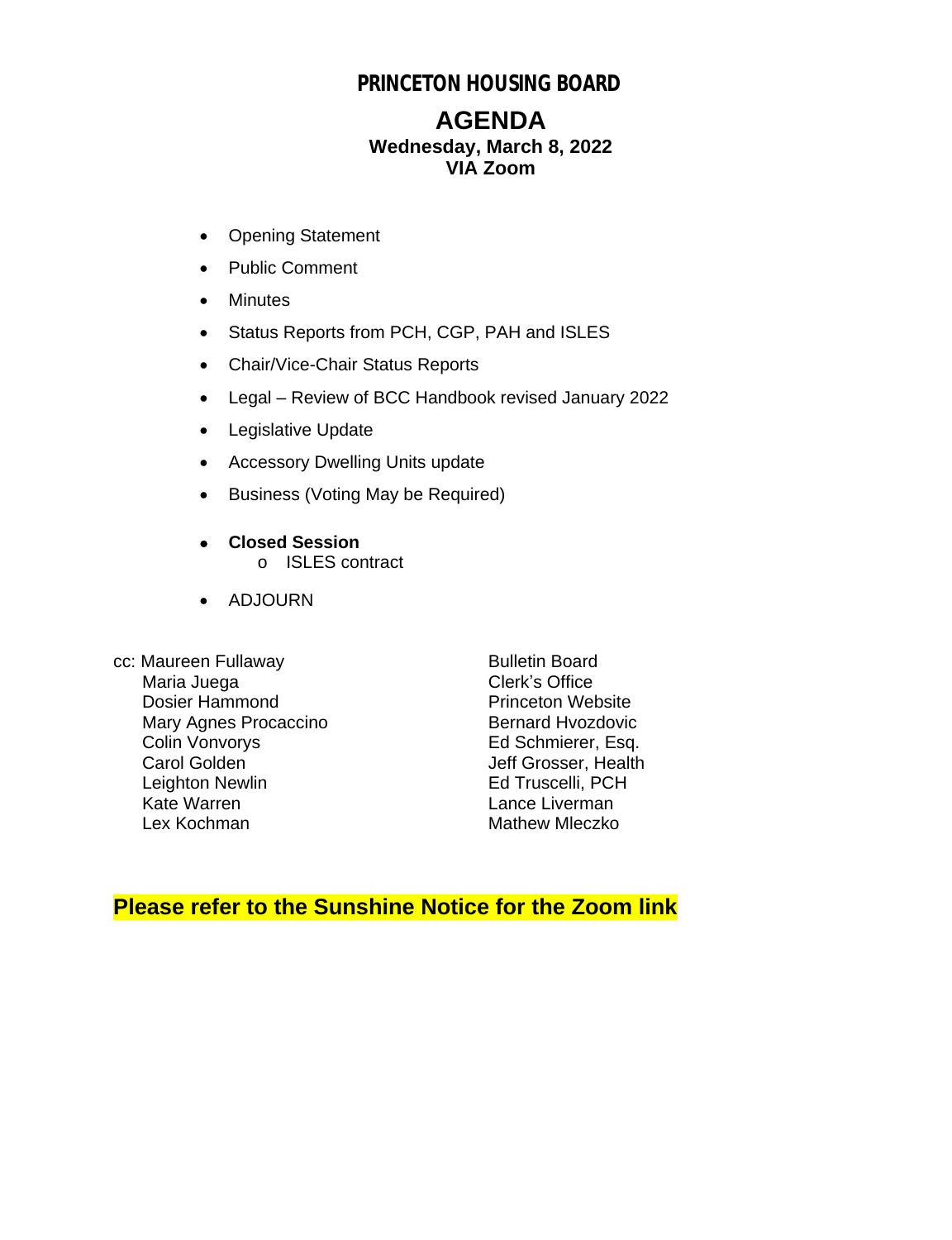

# **PRINCETON MUNICIPAL AFFORDABLE HOUSING BOARD OPEN SESSION MEETING MINUTES February 8, 2022**

The regular meeting of the Princeton Affordable Housing Board was called to order by Chair Kate Warren at 5:30 pm. She recited the announcement in compliance with the Open Public Meetings Acct: "*In compliance with Chapter 231 of the Public Laws of 1975, adequate notice of this meeting has been provided as required by the Open Public Meetings Act. Notice was provided of the date, time and location of this regular meeting by posting a copy with the Clerk's Office and by emailing copies to the Princeton Packet and the Town Topics."*

Adequate notice as well as electronic notice of this meeting was provided in accordance with the requirements of the Open Public Meetings Act and State regulations governing remote public meetings. The notice included the time, date and location of the meeting and clear and concise instructions for accessing the meeting via computer, smart device, or telephone. The agenda and all related documents and other materials were posted electronically on Princeton's meeting portal and made available for download at least forty-eight hours prior to the Meeting.

#### **ROLL CALL**

Present: Dosier Hammond, Maria Juega, Lance Liverman, Mary Agnes Procaccino, Colin Vonvorys, Kate Warren, Councilman Leighton Newlin, Carol Golden (1), Matt Mleczko (3)

Excused: Lex Kochmann (2)

Also present: Maureen Fullaway (PAH), Ed Schmierer, Esq., Ed Truscelli, (PCH), Claribel Santiago (PCH)

**Guests**: Elizabeth Bates, Resident, Mr. Floyd, Resident

**Public Comments** – None

**Approval of Minutes** – January 12, 2021

A motion to approve the minutes dated January 12, 2021 as amended was made first by Mr. Liverman, seconded by Ms. Procaccino, all in favor by voice vote.

At the last meeting Ms. Juega brought up the possibility of approaching local organizations about residents utilizing their parking lot during off peak hours; Mr. Schmierer said it was possible to ask, but has to be done by the Municipality. Chair Warren asked Ms. Juega to reach out Councilman Newlin to discuss details so he can bring to Council on the Board's behalf; she agreed.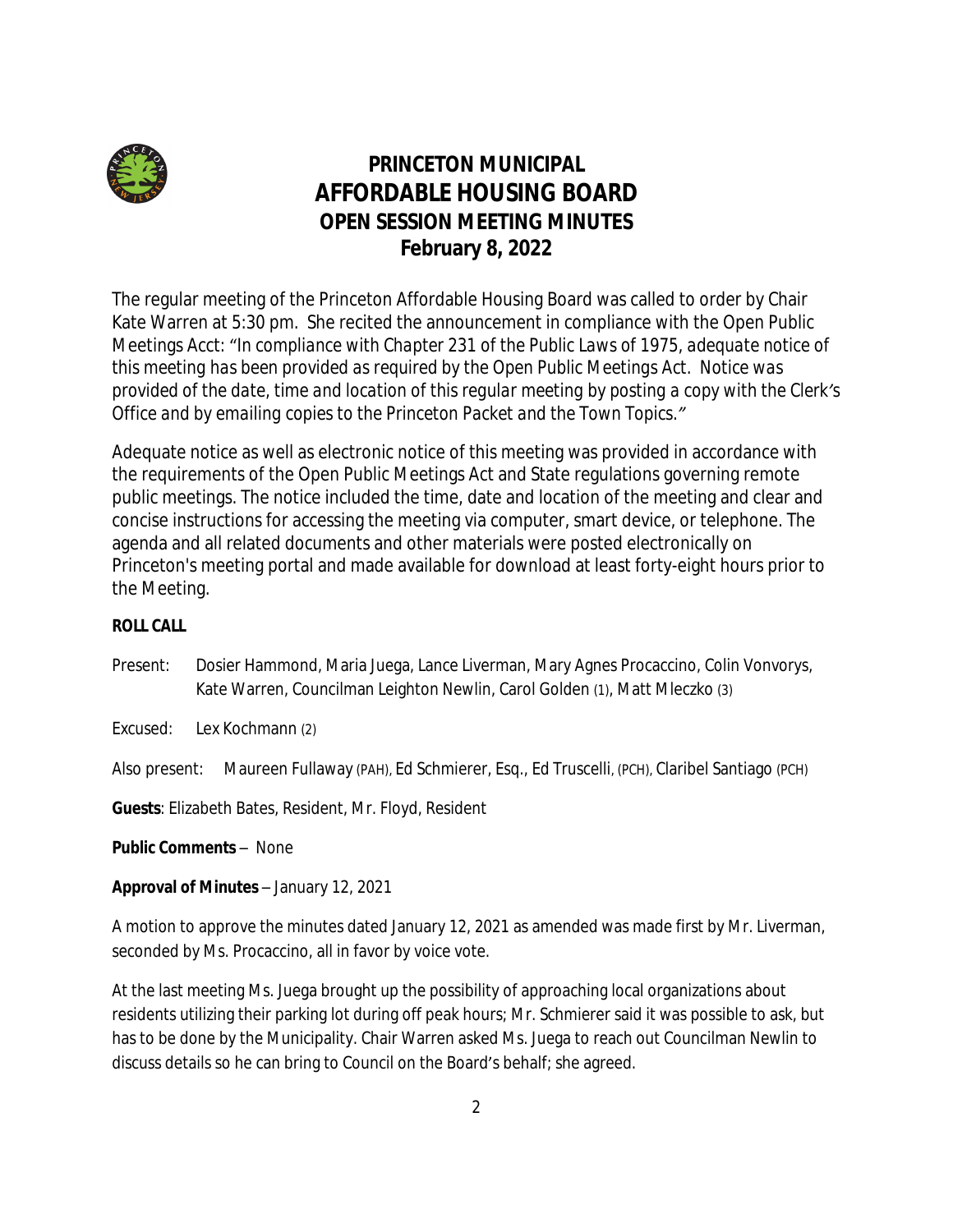#### **Status Reports from CGP, PCH, PAH and ISLES:**

#### *PCH Development Corporation*, Ed Truscelli and Claribel Santiago

Mr. Truscelli shared his screen. Ms. Santiago provided her monthly report on properties managed by PCH. The Palmer Square studio remains vacant. The two bedroom Palmer Square unit has been rented. Griggs Farm has two vacancies. Elm Court has five vacancies. Harriet Bryan House has two vacancies. Merwick Stanworth has no vacancies. The average wait on the PCH and Princeton Rental waiting lists is 14–16 months. The applicant who filed an appeal for the denial from Merwick Stanworth is now being considered for a unit. The applicant cleared up the issue that prevented her from initially moving forward in the application process. Mr. Hammond would like to see additional details in their reports. Ms. Santiago stated that applicants are on wait list for Merwick Stanworth 1.5–2 years; length of time depends on unit availability. Griggs Farm will depend on the applicant's number on the wait list before s/he can be certified. Griggs Farm applicants must wait about one year before a unit becomes available. Ms. Juega asked what the difference in the process between Griggs Farm and other PCH rentals; Griggs Farm must follow HUD guidelines. Councilman Newlin explained the Housing Authority's (PHA) wait list time. He reported on PHA's new staff and their roles. Councilman Newlin has invited this Board to attend the next PHA meeting Wednesday, February 16, 2022.

Mr. Truscelli reminded the Board that new units at Princeton Community Village are under construction; 25 new units will be added to the existing 239 units. Marketing will begin 120 days prior to completion, around the fourth quarter.

#### *Community Grant & Planning* (CGP)

Ms. Fullaway did not receive a report from Community Grants and Planning.

#### *ISLES Report*

Ms. Fullaway emailed the Board the ISLES' report. She reported that she had received a second quarterly invoice; the first invoice was paid. Based on the report received, there does not seem to be a lot of activity or success; reports have been same since the start of the program. The Board discussed the progress of their work. Mr. Schmierer opined that we can terminate the contract if we decide to do so. Discussion was open for the Board to decide if they would like to continue with the program. Ms. Juega stated that she spoke to some of the members and the opinion was to try one more time. Ms. Juega and Ms. Fullaway will speak with ISLES staff to re–think approach to secure participation. The report lacks details. Although ISLES contract indicates that counseling will be one-on-one, this is not happening. It seems that interactive webinars is the counseling model that ISLES is following. There are not many organizations that perform this work; the one other group that provided a price quote was much more expensive.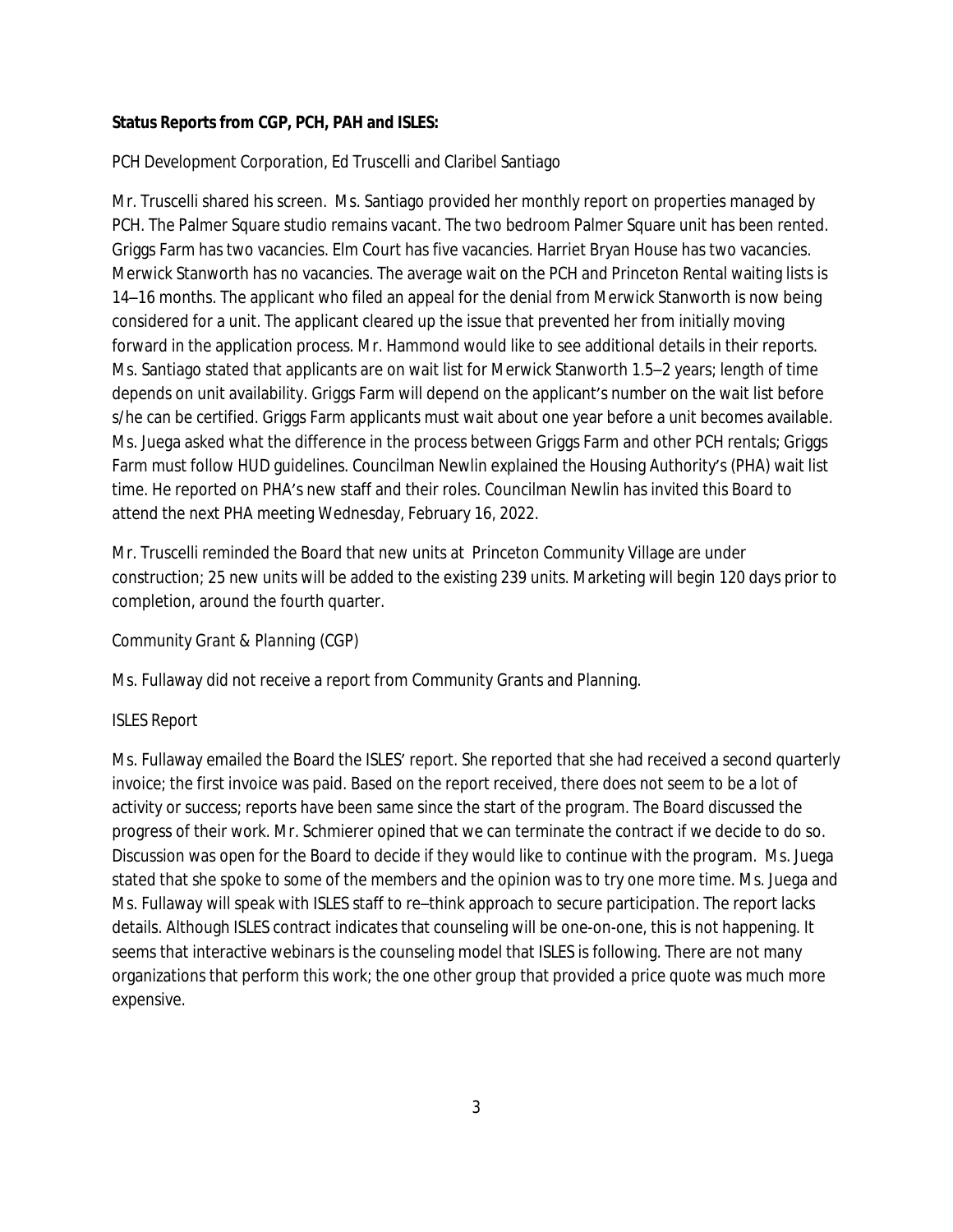Mr. Liverman commented that the lack of participation is not a new issue; we can only offer the program and cannot make anyone participate. He said Princeton should not waste the funds and Ms. Procaccino agreed. She has worked with other organizations who tried to provide the same program with incentives. Even with incentives, it was difficult to get people to participate; it was not successful. Ms. Golden stated that is it difficult for people to find energy and time for this time of activity. There is a general lack of enthusiasm for financial counseling. It is difficult to get people to attend and cancellations common or people just do not show up for their appointment. Ms. Golden said that HIP participants are required to attend, but HIP does not really enforce this rule.

Mr. Hammond suggested we try one more time, try to get someone capable of marketing the program to the residents. Chair Warren asked Mr. Schmierer to review the contact so we may make the decision to terminate the contract with ISLES. We will table the decision at this time allowing Ms. Juega and Ms. Fullaway to speak with ISLES to brainstorm ideas. Councilman Newlin asked what the end game would be for the resident; Mr. Hammond pointed out that the purpose of the financial counseling program is to assist those with credit problems, to help them become qualified for Affordable Housing. Ms. Fullaway will email the flyer for all to review. Mr. Newlin suggested that the marketing person be a resident in an Affordable Housing unit. Ms. Golden will reach out to HIP's ISLES' representative to ask for a brain storming session. Mr. Mleczko opined that it is a good idea that we explore options prior to canceling the program. Mr. Liverman made suggestions how we promote the program. Mr. Truscelli suggested that Sharon Marker from the Housing and Community Network of NJ would be a good resource to find out how other organizations reach out to low/mod income residents. Chair Warren closed the discussion and tabled to the next meeting.

#### **Chair and Vice–Chair Status Reports**

*Chair Warren* reviewed the handbook; she asked all members to send Ms. Fullaway his/her contact information to be submitted the Municipality; phone numbers will not be shared.

*Vice–Chair Hammond* did not have anything to report.

**Legal** – Review of Board, Commission, Committee (BCC) and Task Force Members' Handbook

Mr. Schmierer provided an outline of the handbook; members should read the first 21 pages. He stated that the Council updates the BCC handbook annually to remind people of their responsibilities to the Board. The Code of Conduct helps if there may be a conflict of interest with board members if there are topics up for discussion. He explained the OPRA requirements pertaining to emails. Mr. Schmierer asked everyone to the read and acknowledge by signing and returning to the Clerk's Office.

#### *Leigh Avenue*

Ms. Fullaway reported that the Municipality owns the 5 rental units at Leigh Avenue unit and PCH is the Property Manager. Bids have been received for four water heaters. Costs for water heaters have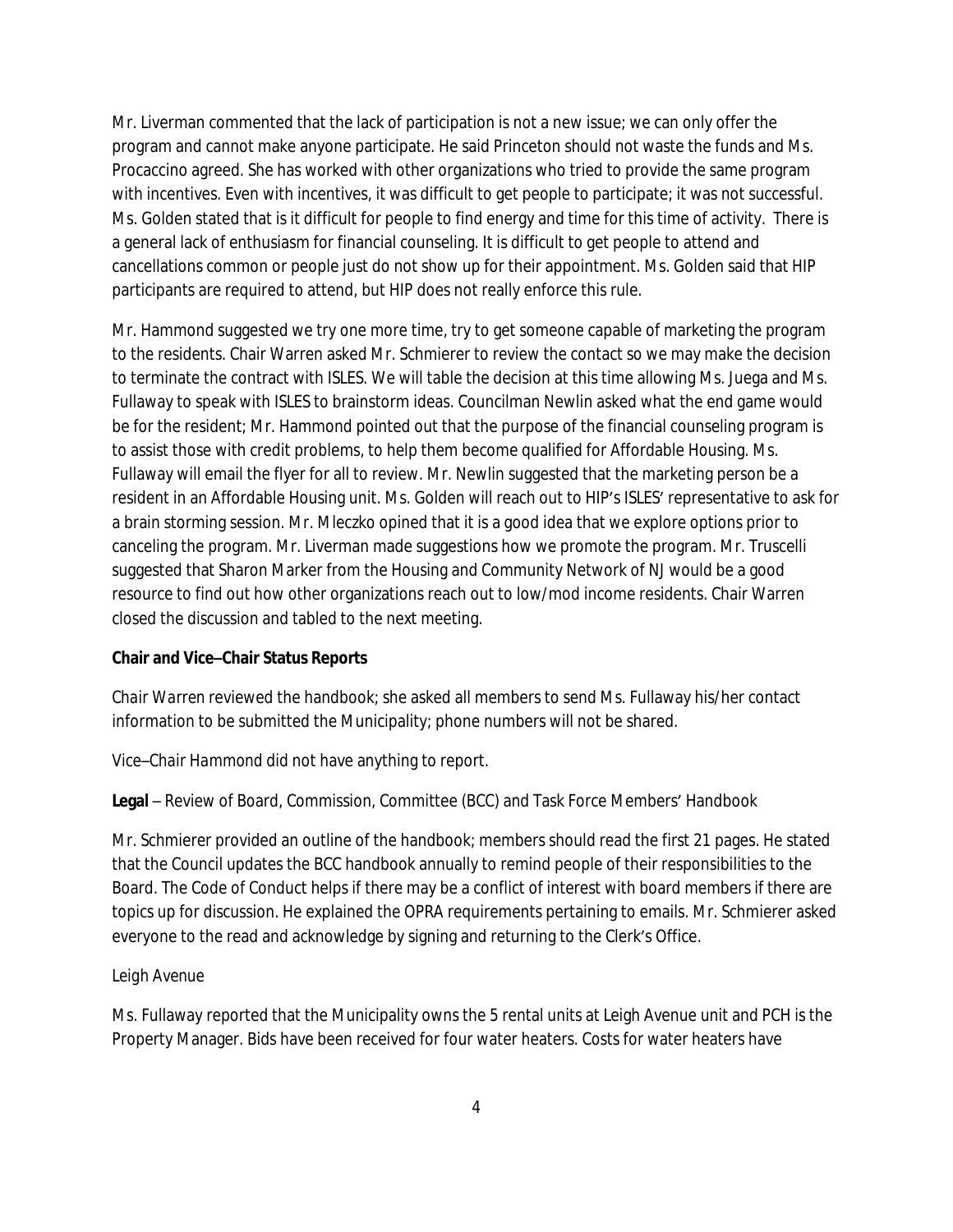gone up substantially since the pandemic began. Chair Warren asked about the permit fees; she thought they were waived for Affordable units. Per Mr. Schmierer, there was a waiver for the fees for local inspections; third party inspection fees are not waived. This was not a blanket waiver with an unlimited timeline. We can request the internal permit fees to be waived and request permission to use Affordability Assistance Funds to pay for third party inspection fees. The residents do not pay the fee; we do. Ms. Fullaway will check with John Pettinatti, Construction Official; we may not need a resolution to have fees waived.

Ms. Fullaway needs approval to go with the lowest bid, which is from Herr's Plumbing for four water 50 gallon heaters with expansion tank costing approximately \$13,000. One was already replaced due to an emergency situation. The water heaters will be replaced like for like. Mr. Truscelli explained that they will have a power vent, which costs more.

The motion to approve the bid to go to Herr's Plumbing for the installation of four water heaters, was first moved by Ms. Procaccino, seconded by Mr. Liverman, all in favor by voice vote.

#### **Accessory Dwelling Units Update**

Chair Warren thanked Mr. Mleczko for his research for the ADUs.

Chair Warren asked Ms. Fullaway to include the ADU and Legislative updates on the monthly agenda.

#### *35 Billie Ellis*

Chair Warren reported that she was contacted by one of the co–executors of the estate. Ms. Fullaway stated that it was on last month's agenda; there was a potential purchaser who has since decided not to purchase the unit. Afterwards, the co–executor contacted Ms. Fullaway expressing their financial concerns to maintain the unit because the estate funds are limited. The executors spent money to renovate the unit and they are concerned there is not enough funding left for HOA fees, utilities and insurance in the coming months. Ms. Fullaway reported that she has another interested purchaser. She is interested in the unit; she is separated; she does not have a divorce decree at this time. She and husband still own another condo that is currently for sale. Ms. Fullaway sees two options: either a potential buyer purchases the unit or Princeton purchases the unit and then resells it. Chair Warren stated that this is a hardship case; the estate is almost out of funds to pay the HOA and taxes. Ms. Fullaway suggested we purchase then sell. The unit is valued at approximately \$106,000; 75% to the estate, 25% to the Municipality.

The motion for the Municipality to purchase 35 Billie Ellis for no more than \$107,000 was first moved by Ms. Procaccino, seconded by Mr. Liverman

*Roll call in favor:* Hammond, Juega, Liverman, Newlin, Procaccino, Vonvorys, Warren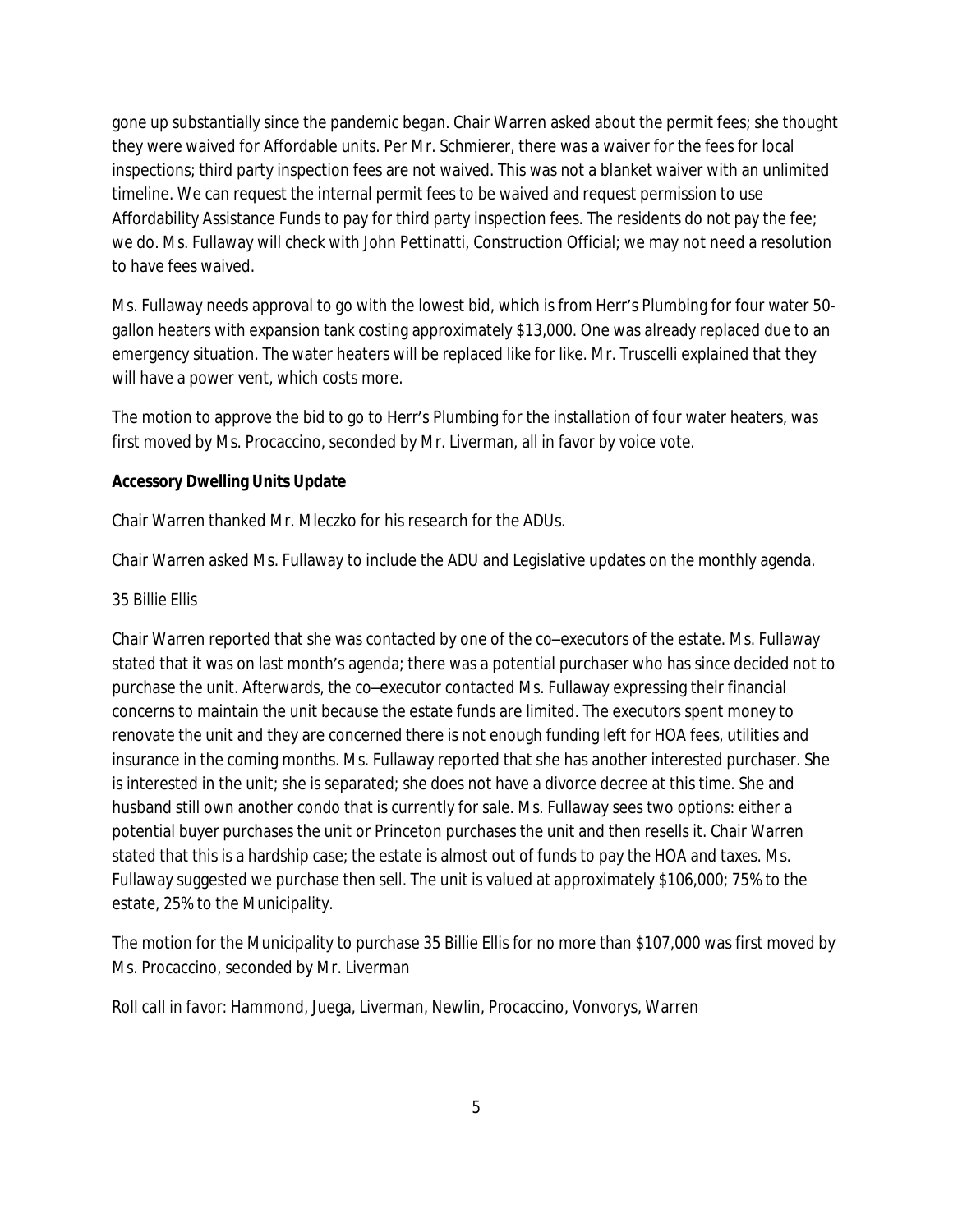#### **Legislative –** Dosier Hammond

*Build Back Better Bill* – Mr. Hammond reported that there remains a chance that housing will be included; not confirmed. This could include \$150 billion in affordable housing funding.

*Mortgage Relief* – Mr. Hammond reported that a new mortgage and property tax relief program from the State was just announced. This information is on Princeton's website.

#### *Housing and Community Development Network of NJ*

*Emergency Recuse:* Mr. Hammond reported they have a new program to promote affordable housing.

*Credit Worthiness Standard:* Mr. Hammond stated that it is still a possibility that credit worthiness can be determined in ways other than a credit score. The State is trying to streamline the application process.

#### *Moratorium for Evictions*

Mr. Hammond reported that the eviction moratorium is over now. Tenants may still be able to receive rental assistance but must apply for the program and confirm eligibility. Mr. Hammond is looking to see if the tenants can get legal help if they want to challenge their eviction. Ms. Golden stated that she will be meeting with Volunteer Lawyers for Justice of NJ to discuss issue.

#### **Accessory Dwelling Units Update**

Mr. Mleczko provided an update on his research. He explained what he is doing and who he has reached out to. Chair Warren thanked Mr. Schmierer for sending the AARP template for review. The White House webinar was also sent out for the members to review. Mr. Hammond participated in the webinar and provided a summary.

Mr. Truscelli reported that he is also looking into ADUs and will share information. Mr. Mleczko will be overseeing this project and will work with Mr. Truscelli.

#### **Public Comment**

Mr. Floyd asked if Mr. Hammond whether there were any updates from the Subcommittee researching overcoming obstacles to qualifiying for Affordable Housing. Mr. Hammond explained that this subcommittee is currently concentrating on issue of Credit Worthiness Standards. Mr. Hammond did say that the Fair Chance in Housing Act, which eliminates criminal background checks on preliminary applications, is now law.

Mr. Floyd asked about the multiple dwelling reports. Chair Warren responded that it is yearly report from the management agents. He will send a request to Mr. Truscelli for his report.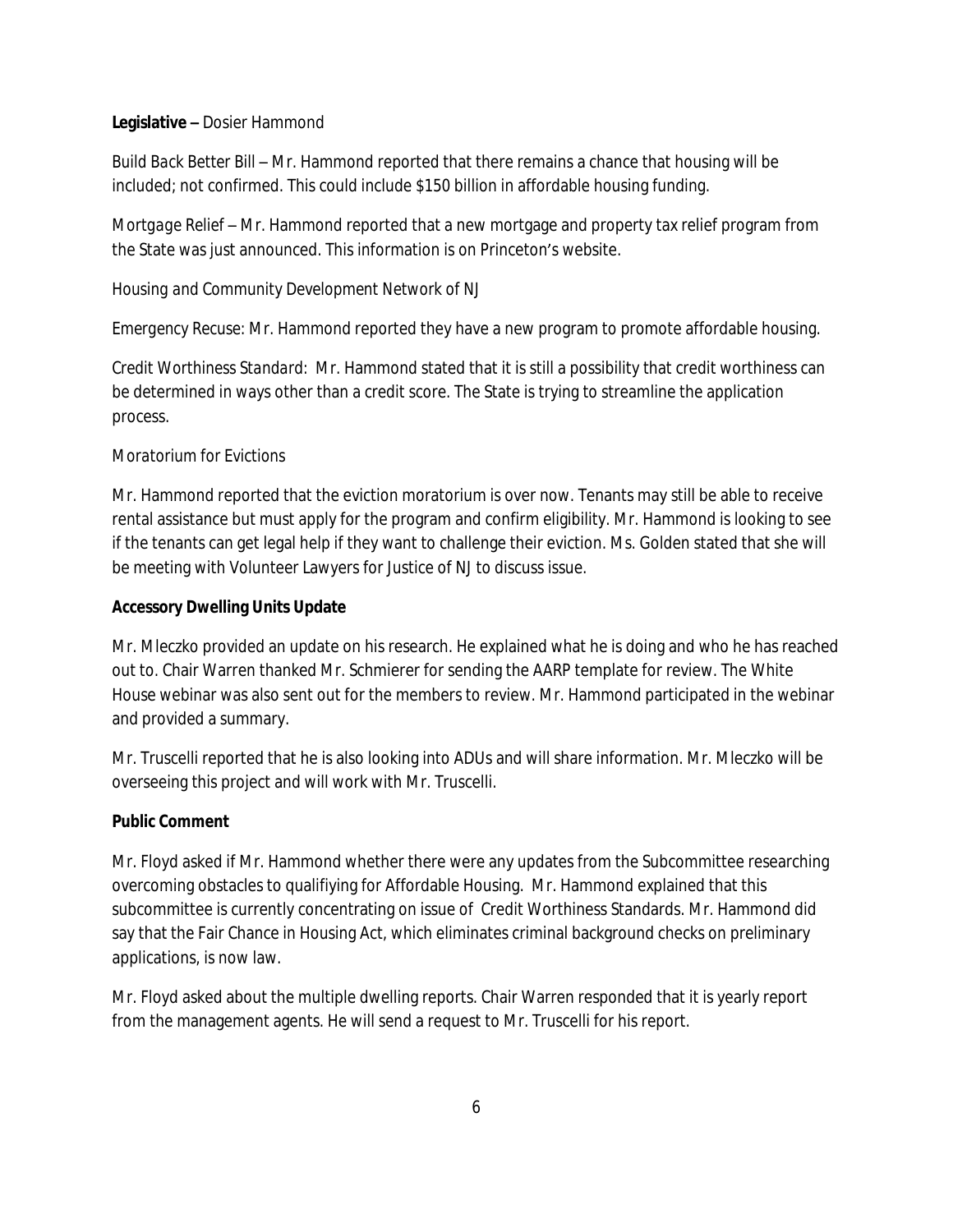#### **ADJOURNMENT**

The motion to adjourn the meeting at 7:00 pm was first moved by Mr. Vonvorys, seconded by Ms. Procaccino, all in favor by voice vote.

Respectfully submitted by:

\_\_\_\_\_\_\_\_\_\_\_\_\_\_\_\_\_\_\_\_\_\_

*Julie M. Moy*

Recording Secretary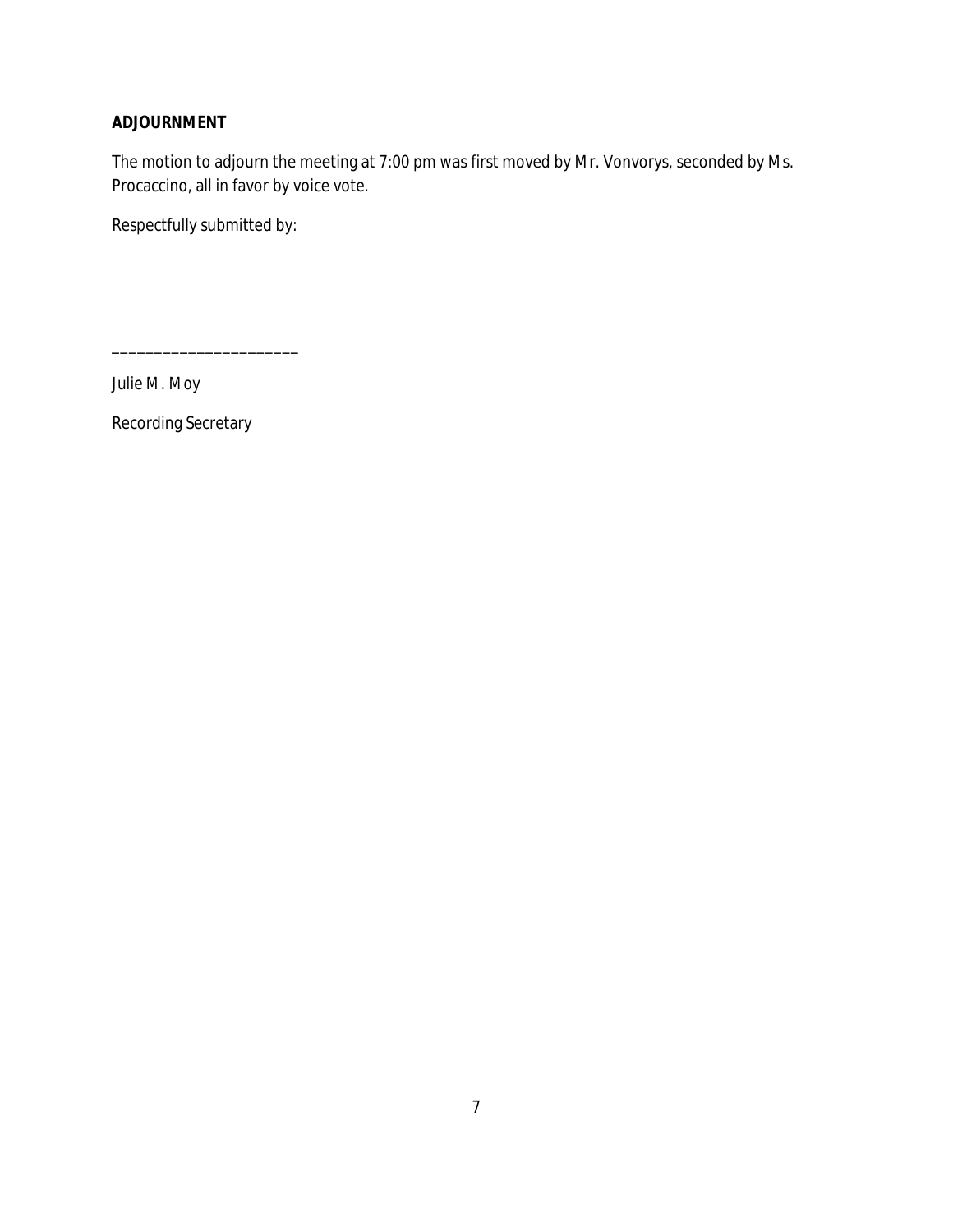# **PCH Development Corporation**

*An Affiliate of Princeton Community Housing* One Monument Drive, Lower Level, Princeton, NJ 08540 609-924-3822 609-924-3827 (fax) www.pchhomes.org

#### **PRINCETON AFFORDABLE RENTALS - ADMINISTRATIVE AGENT STATUS REPORT Rental activity from 02/1/22 through 02/28/22**

### **1. Princeton Rentals: Administrative Agent Rentals**

#### **Waiting List, Applications and Marketing**

| Applications received      | 30  |
|----------------------------|-----|
| Applications accepted      | 27  |
| Applications not qualified | 3   |
| Applications incomplete    |     |
| Applicants on waitlist     | 860 |
| Vacancies                  |     |
|                            |     |

1- Studio- certification in process

| <b>Princeton Rentals -</b>      | 49H Palmer Sq. |
|---------------------------------|----------------|
| Vacancies                       | studio         |
| <b>Vacancy Statistics</b>       |                |
| $A - Total # of$                | Sent notice    |
| applicants                      | 1/6/22         |
| <b>B</b> -total applicants that | 26             |
| responded                       |                |
| <b>C</b> -total applicants that | 5              |
| move to screening               |                |
| <b>D</b> - Declined screening   | 1 (can't do    |
|                                 | steps)         |
|                                 | 1 (apt. small) |
| <b>E</b> - didn't move          | 21             |
| forward w. screening            |                |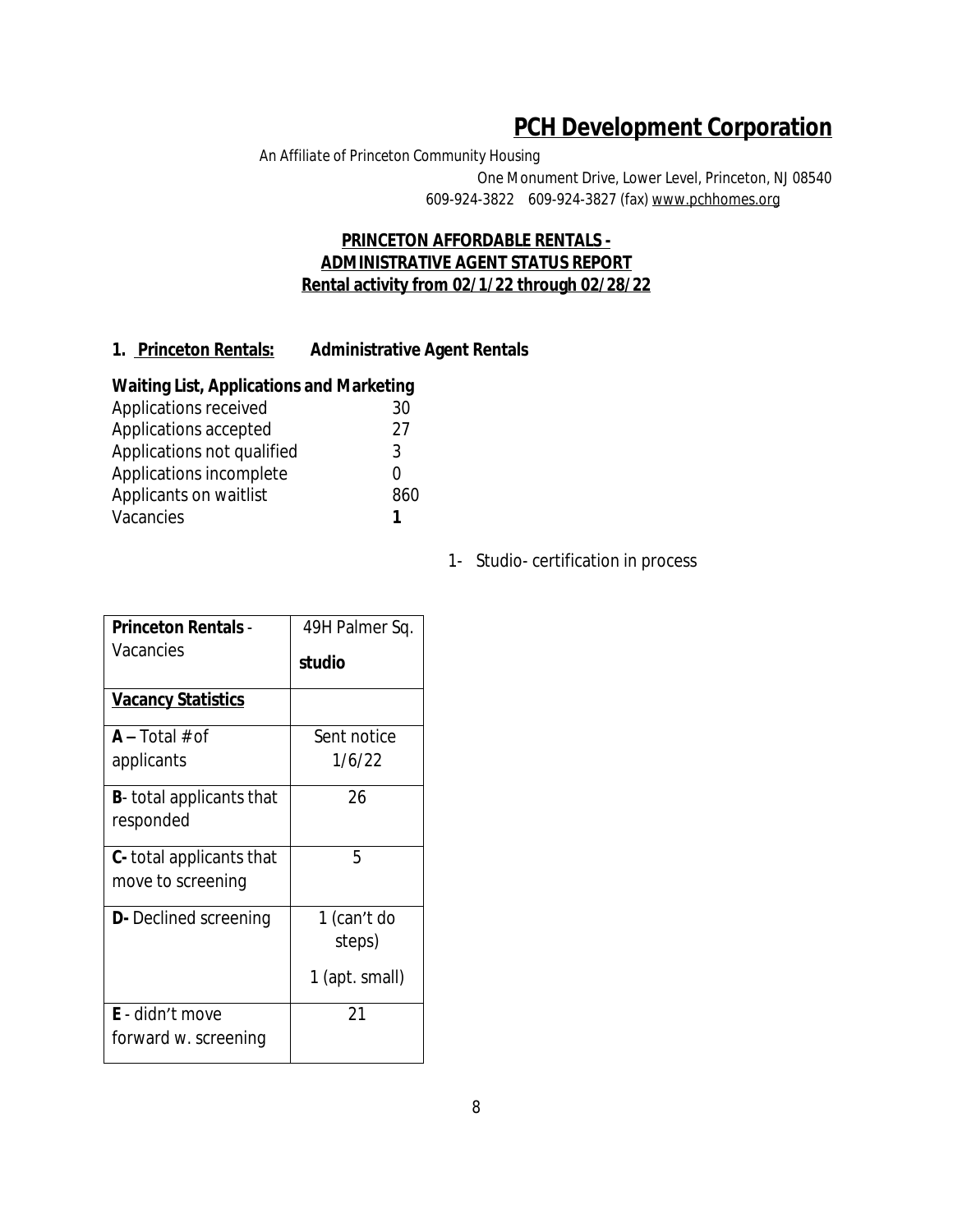| <b>F</b> -passed                         |  |
|------------------------------------------|--|
| G- credit/background<br>not accepted     |  |
| H- income/household<br>size not accepted |  |
| I - not accepted/other<br>reason         |  |
| <b>J.</b> # in lottery                   |  |

## **2. Griggs Farm: PCH Rentals**

## **Waiting List, Applications and Marketing**

| Applications received      | 32  |
|----------------------------|-----|
| Applications accepted      | 20  |
| Applications not qualified | 11  |
| Applications incomplete    |     |
| Applicants on waitlist     | 559 |
| Vacancies                  | 3   |

Vacancies: 1-1 Bd. - lease signing March 25 2-2 Bd. – eligibility process – lease signing April 15

## **3. Elm Court: PCH Rentals**

| <b>Waiting List, Applications and Marketing</b> |                               |
|-------------------------------------------------|-------------------------------|
| 14                                              |                               |
| 11                                              |                               |
| 3                                               | 2- (under 62) 1 (over income) |
| 0                                               |                               |
| 155                                             |                               |
| 5                                               |                               |
| Vacancies:                                      | 3 studio                      |
|                                                 |                               |

2 1-BR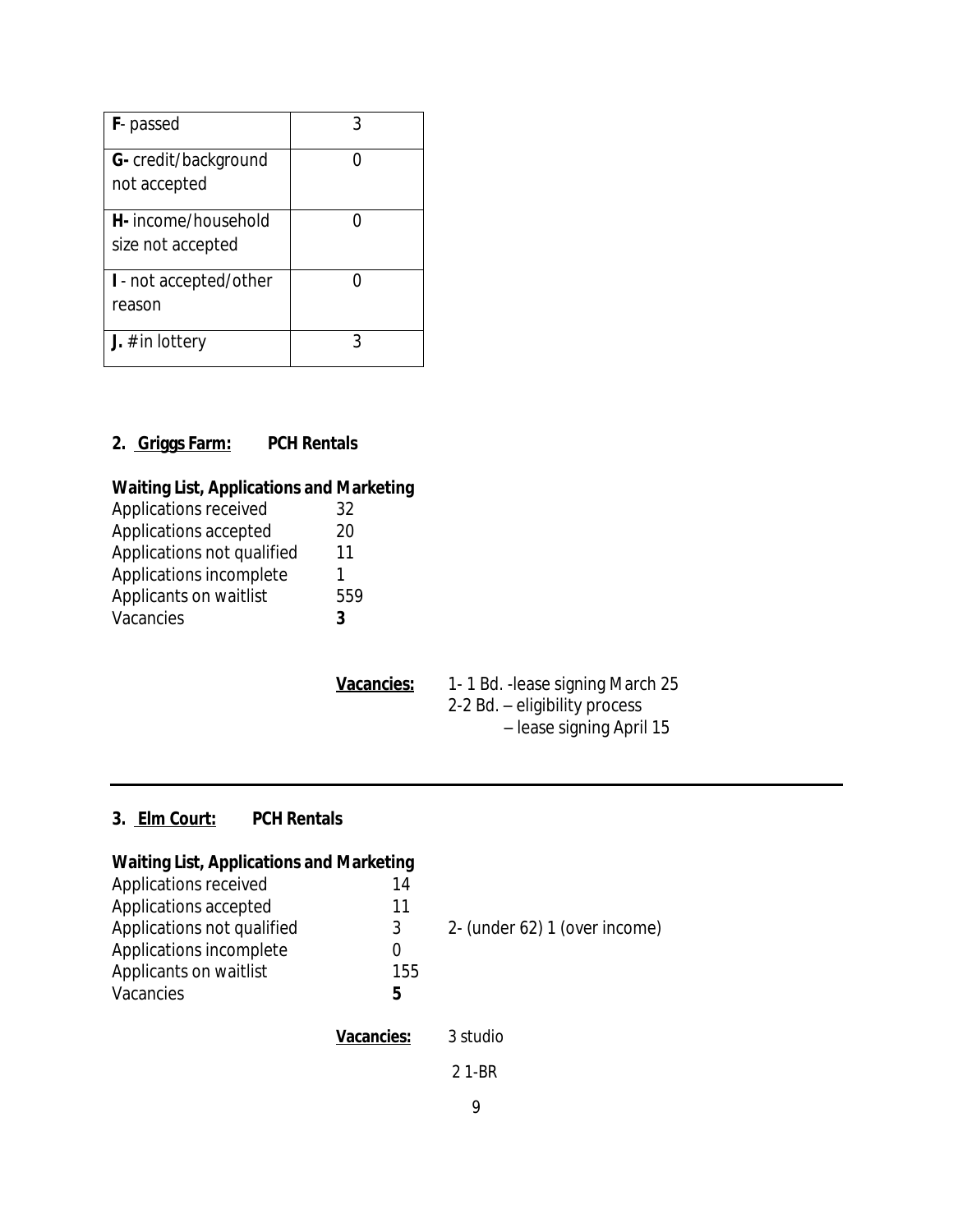Eligibility process

# **4. Harriet Bryan House: PCH Rentals**

| <b>Waiting List, Applications and Marketing</b> |                                              |
|-------------------------------------------------|----------------------------------------------|
| Applications received                           | 13                                           |
| Applications accepted                           | 10                                           |
| Applications not qualified                      | 2- (under 62) 1 (over income)<br>$3 -$       |
| Applications incomplete                         | 0                                            |
| Applicants on waitlist                          | 165                                          |
| Vacancies                                       | 3                                            |
| Vacancies:                                      | 3-1BR Vacant                                 |
|                                                 | Lease Signed 3/1/2022<br>Eligibility process |

# **5. Merwick-Stanworth: Administrative Agent Rentals**

| <b>Waiting List, Applications and Marketing</b> |  |  |
|-------------------------------------------------|--|--|
| 32                                              |  |  |
| 26                                              |  |  |
| 4                                               |  |  |
| $\mathcal{L}$                                   |  |  |
| 780                                             |  |  |
| O                                               |  |  |
|                                                 |  |  |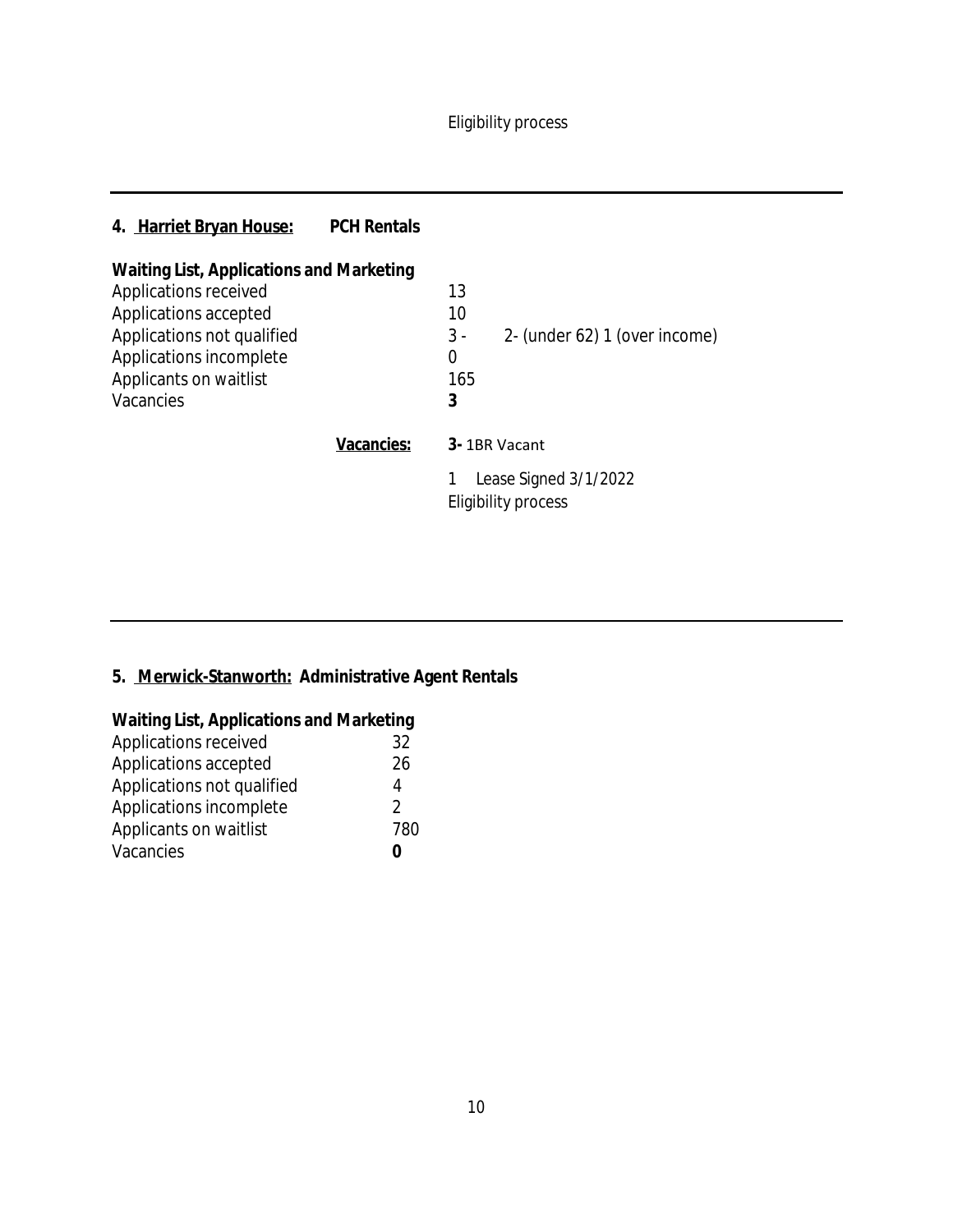| <b>Merwick</b> - Vacancies                  |  |
|---------------------------------------------|--|
| <b>Vacancy Statistics</b>                   |  |
| A- total full applications                  |  |
| <b>B</b> – total applicants that responded  |  |
| C- total applicants that moved forward      |  |
| to screening                                |  |
| <b>D-</b> Declined screening                |  |
| <b>E</b> - didn't move forward w. screening |  |
| <b>F</b> -passed                            |  |
| G- credit/background not accepted           |  |
| H- income/household size not accepted       |  |
| I- not accepted/other reason                |  |
| $J - #$ in lottery                          |  |